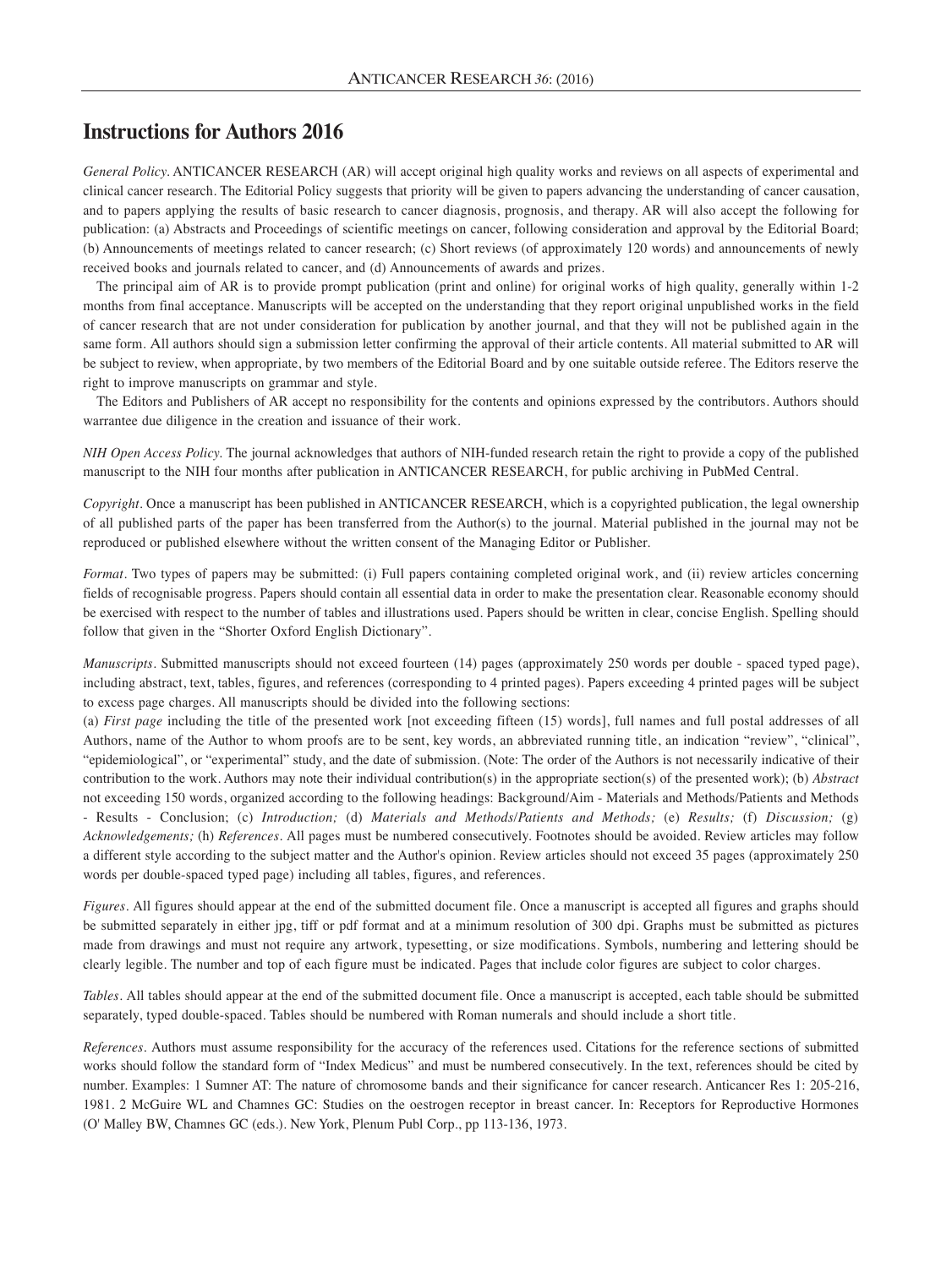*Nomenclature and Abbreviations.* Nomenclature should follow that given in "Chemical Abstracts", "Index Medicus", "Merck Index", "IUPAC –IUB", "Bergey's Manual of Determinative Bacteriology", The CBE Manual for Authors, Editors and Publishers (6th edition, 1994), and MIAME Standard for Microarray Data. Human gene symbols may be obtained from the HUGO Gene Nomenclature Committee (HGNC) (http://www.gene.ucl.ac.uk/). Approved mouse nomenclature may be obtained from http://www.informatics.jax.org/. Standard abbreviations are preferable. If a new abbreviation is used, it must be defined on first usage.

*Clinical Trials.* Authors of manuscripts describing clinical trials should provide the appropriate clinical trial number in the correct format in the text.

For International Standard Randomised Controlled Trials (ISRCTN) Registry (a not-for-profit organization whose registry is administered by Current Controlled Trials Ltd.) the unique number must be provided in this format: ISRCTNXXXXXXXX (where XXXXXXXX represents the unique number, always prefixed by "ISRCTN"). Please note that there is no space between the prefix "ISRCTN" and the number. Example: ISRCTN47956475.

For Clinicaltrials.gov registered trials, the unique number must be provided in this format: NCTXXXXXXXX (where XXXXXXXX represents the unique number, always prefixed by 'NCT'). Please note that there is no space between the prefix 'NCT' and the number. Example: NCT00001789.

*Ethical Policies and Standards.* ANTICANCER RESEARCH agrees with and follows the "Uniform Requirements for Manuscripts Submitted to Biomedical Journals" established by the International Committee of Medical Journal Editors in 1978 and updated in October 2001 (www.icmje.org). Microarray data analysis should comply with the "Minimum Information About Microarray Experiments (MIAME) standard". Specific guidelines are provided at the "Microarray Gene Expression Data Society" (MGED) website. Presentation of genome sequences should follow the guidelines of the NHGRI Policy on Release of Human Genomic Sequence Data. Research involving human beings must adhere to the principles of the Declaration of Helsinki and Title 45, U.S. Code of Federal Regulations, Part 46, Protection of Human Subjects, effective December 13, 2001. Research involving animals must adhere to the Guiding Principles in the Care and Use of Animals approved by the Council of the American Physiological Society. The use of animals in biomedical research should be under the careful supervision of a person adequately trained in this field and the animals must be treated humanely at all times. Research involving the use of human foetuses, foetal tissue, embryos and embryonic cells should adhere to the U.S. Public Law 103-41, effective December 13, 2001.

*Submission of Manuscripts.* Please follow the Instructions for Authors regarding the format of your manuscript and references. Manuscripts must be submitted only through our online submission system at: http://www.iiar-submissions.com/login.html In case a submission is incomplete, the corresponding Author will be notified accordingly.

Questions regarding difficulties in using the online submission system should be addressed to: email: journals@iiar-anticancer.org

*Galley Proofs*. Unless otherwise indicated, galley proofs will be sent to the corresponding Author of the submission. Corrections of galley proofs should be limited to typographical errors. Reprints, PDF files, and/or Open Access may be ordered after the acceptance of the paper. Authors of online open access articles are entitled to a complimentary online annual subscription to Anticancer Research for the current year. Requests should be addressed to the Editorial Office. Galley proofs should be returned corrected to the Editorial Office by email within two days.

## *Specific information and additional instructions for Authors*

- 1. Anticancer Research (AR) closely follows the new developments in all fields of experimental and clinical cancer research by (a) inviting reviews on topics of immediate importance and substantial progress in the last three years, and (b) providing the highest priority for rapid publication to manuscripts presenting original results judged to be of exceptional value. Theoretical papers will only be considered and accepted if they bear a significant impact or formulate existing knowledge for the benefit of research progress.
- 2. Anticancer Research will consider the publication of conference proceedings and/or abstracts provided that the material submitted fulfils the quality requirements and instructions of the journal, following the regular review process by two suitable referees. (For further information please click here)
- 3. An acknowledgement of receipt, including the article number, title and date of receipt is sent to the corresponding author of each manuscript upon receipt. If this receipt is not received within 20 days from submission, the author should call or write to the Editorial Office to ensure that the manuscript (or the receipt) was not lost in the mail or during electronic submission.
- 4. Each manuscript submitted to AR is sent for review in confidence to two suitable referees with the request to return the manuscript with their comments to the Editorial Office within 12 days from receipt. If reviewers need a longer time or wish to send the manuscript to another expert, the manuscript may be returned to the Editorial Office with a delay. All manuscripts submitted to AR, are treated in confidence, without access to any person other than the Managing Editor, the journal's secretary, the reviewers and the printers.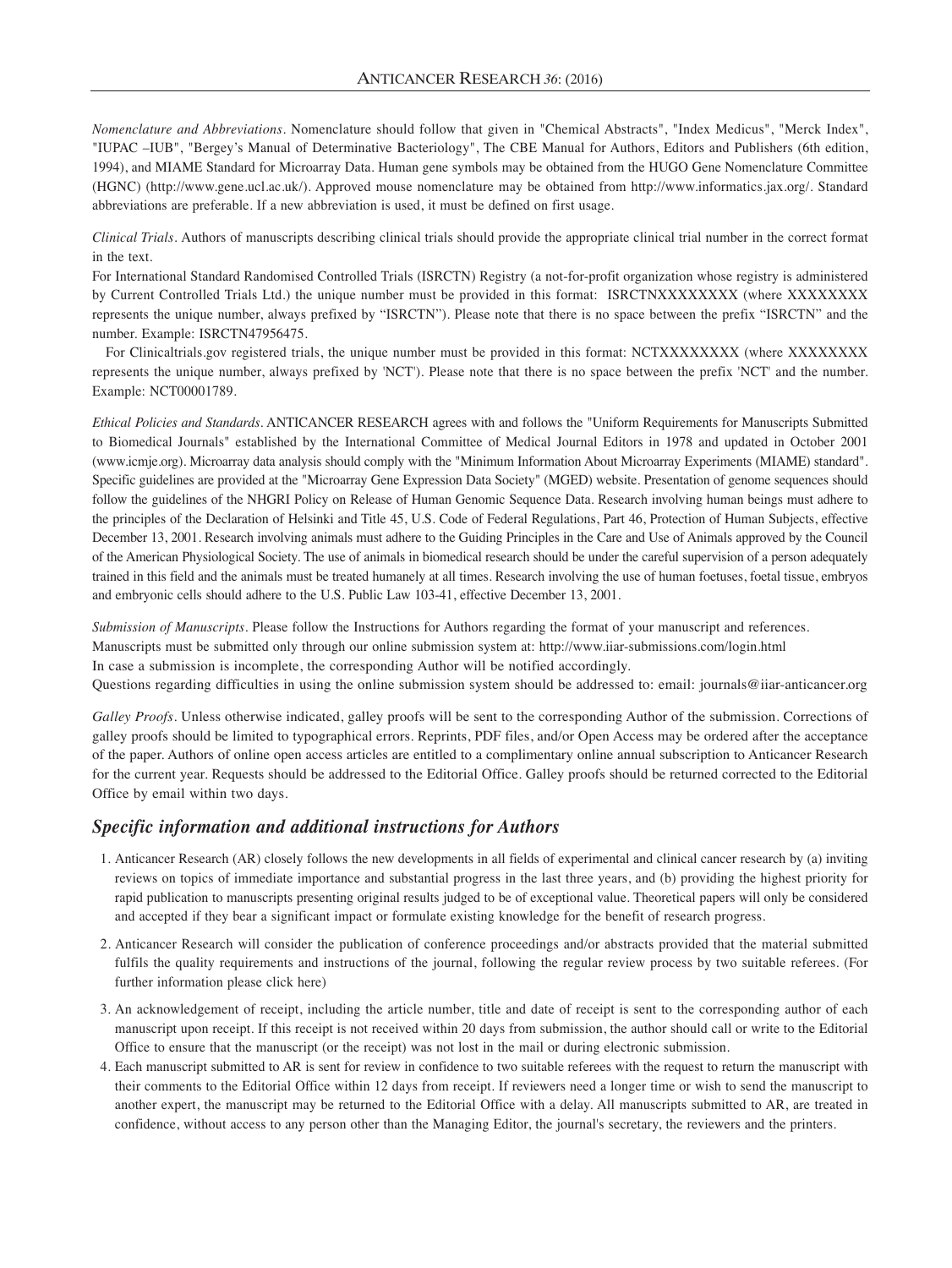- 5. All accepted manuscripts are peer-reviewed and carefully corrected in style and language, if necessary, to make presentation clear. (There is no fee for this service). Every effort is made (a) to maintain the personal style of the author's writing and (b) to avoid change of meaning. Authors will be requested to examine carefully manuscripts which have undergone language correction at the pre-proof or proof stage.
- 6. Authors should pay attention to the following points when writing an article for AR:
	- The Instructions to Authors must be followed in every detail.
	- The presentation of the experimental methods should be clear and complete in every detail facilitating reproducibility by other scientists.
	- The presentation of results should be simple and straightforward in style. Results and discussion should not he combined into one section, unless the paper is short.
	- Results given in figures should not be repeated in tables.
	- Figures (graphs or photographs) should be prepared at a width of 8 or 17 cm with legible numbers and lettering.
	- Photographs should be clear with high contrast, presenting the actual observation described in the legend and in the text. Each legend should provide a complete description, being self-explanatory, including technique of preparation, information about the specimen and magnification.
	- Statistical analysis should be elaborated wherever it is necessary. Simplification of presentation by giving only numerical or % values should be avoided.
	- Fidelity of the techniques and reproducibility of the results, should be points of particular importance in the discussion section. Authors are advised to check the correctness of their methods and results carefully before writing an article. Probable or dubious explanations should be avoided.
	- Authors should not cite results submitted for publication in the reference section. Such results may be described briefly in the text with a note in parenthesis (submitted for publication by... authors, year).
	- The References section should provide as complete a coverage of the literature as possible including all the relevant works published up to the time of submission.
	- By following these instructions, Authors will facilitate a more rapid review and processing of their manuscripts and will provide the readers with concise and useful papers.
- 7. Following review and acceptance, a manuscript is examined in language and style, and galley proofs are rapidly prepared. Second proofs are not sent unless required.
- 8. Authors should correct their galley proofs very carefully and preferably twice. An additional correction by a colleague always proves to be useful. Particular attention should be paid to chemical formulas, mathematical equations, symbols, medical nomenclature etc. Any system of correction marks can be used in a clear manner, preferably with a red pen. Additions or clarifications are allowed provided that they improve the presentation but do not bring new results (no fee).
- 9. Articles submitted to AR may be rejected without review if:
- they do not fall within the journal's policy.
- they do not follow the instructions to authors.
- language is unclear.
- results are not sufficient to support a final conclusion.
- results are not objectively based on valid experiments.
- they repeat results already published by the same or other authors before the submission to AR.
- plagiarism is detected by plagiarism screening services. (Rejection rate (2015): 64%).
- 10. Authors who wish to prepare a review should contact the Managing Editor of the journal in order to get confirmation of interest in the particular topic of the review. The expression of interest by the Managing Editor does not necessarily imply acceptance of the review by the journal.
- 11. Authors may inquire information about the status of their manuscript(s) by calling the Editorial Office at +30-22950-53389, Monday to Friday 9.00-16.00 (Athens time), or by sending an e-mail to journals@iiar-anticancer.org
- 12. Authors who wish to edit a special issue on a particular topic should contact the Managing Editor.
- 13. Authors, Editors and Publishers of books are welcome to submit their books for immediate review in AR. There is no fee for this service.

(This text is a combination of advice and suggestions contributed by Editors, Authors, Readers and the Managing Editor of AR).

Copyright© 2016 - International Institute of Anticancer Research (J.G. Delinasios). All rights reserved (including those of translation into other languages). No part of this journal may be reproduced, stored in a retrieval system, or transmitted in any form or by any means, electronic, mechanical, photocopying, microfilming, recording or otherwise, without written permission from the Publisher.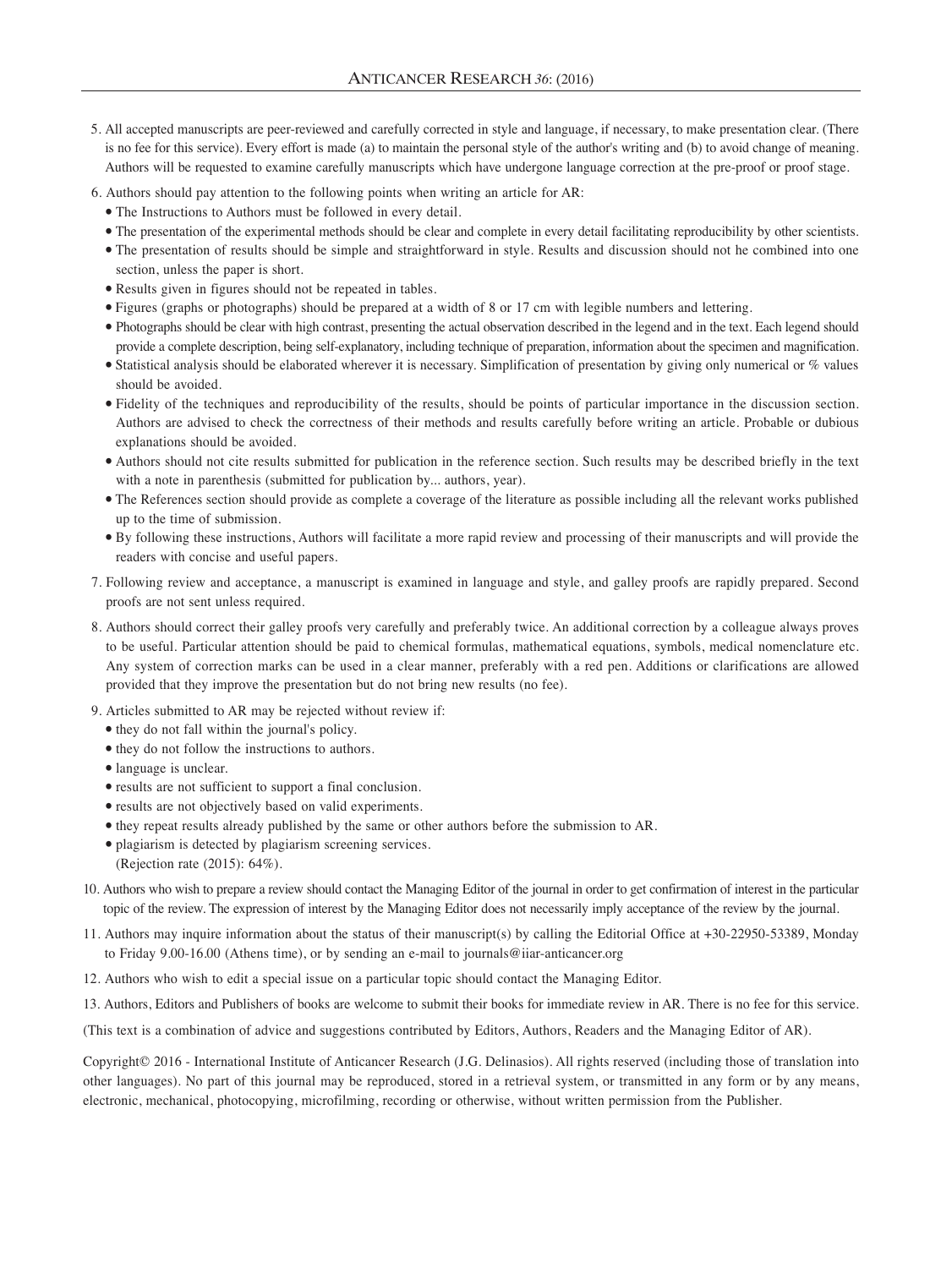

 $\bullet$  International Journal of Experimental and Clinical Pathophysiology and Drug Research

 $\bullet$  Published bimonthly by the International Institute of Anticancer Research <sup>l</sup> Available online with Stanford University HighWire Press

ISSN (print): 0258-851X; ISSN (online): 1791-7549

#### **General Policy**

- l IN VIVO is a multidisciplinary journal designed to bring together original high quality works and reviews on experimental and clinical biomedical research within the framework of comparative physiology and pathology. The special focus of the journal is the publication of works on: (a) experimental development and the application of new diagnostic procedures; (b) pharmacological and toxicological evaluation of new drugs and drug combinations; (c) development and characterization of models for biomedical research.
- l One of the principal aims of IN VIVO is to provide for the prompt publication of accepted articles, generally within 1-2 months from final acceptance.
- l IN VIVO supports: (a) the aims and the research program of the INTERNATIONAL INSTITUTE OF ANTICANCER RESEARCH (IIAR) (Kapandriti, Attiki, Greece) and (b) the organization of the INTERNATIONAL CONFERENCES OF ANTICANCER RESEARCH. The IIAR is a member of UICC.

## **Editorial Office**

International Institute of Anticancer Research, 1st km Kapandritiou-Kalamou Rd., P.O. Box 22, Kapandriti, Attiki 19014, Greece. Tel: +30 22950 52945, Fax: +30 22950 53389.

U.S. Branch: Anticancer Research Inc., USA, 111 Bay Avenue, Highlands, NJ, USA.

E-mail: journals@iiar-anticancer.org; IIAR websites: www.iiar-anticancer.org and www.iiarjournals.org

#### **Selection of Recent Articles**

A Mobile Alert System for Preparing the Delivery of Radiation Mitigators. R. DICKSON, J.O. KIM, M.S. HUQ, G. BEDNARZ, J. SUYAMA, D.M. YEALY, H. WANG, J.S. GREENBERGER *(Pittsburgh, PA, USA)*

Effects of Targeted Proton Radiation on Spinal Cord in a Porcine Model: A Pilot Study. X.W. MAO, M.J. PECAUT, J.D. CAO, D.S. GRIDLEY *(Loma Linda, CA, USA)*

Novel Prognostic Markers Derived from Cardiovascular Magnetic Resonance Imaging in Patients with Stable Chronic Coronary Artery Disease. C. DOESCH, J. JOCHIMS, F. STREITNER, J. KUSCHYK, I. AKIN, R. LEHMANN, D. LOSSNITZER, M. BEHNES, S.O. SCHOENBERG, M. BORGGREFE, T. PAPAVASSILIU *(Mannheim, Germany)*

Radical-scavenging and Anti-inflammatory Activity of Quercetin and Related Compounds and Their Combinations Against RAW264.7 Cells Stimulated with Porphyromonas gingivalis Fimbriae. Relationships between Anti-inflammatory Activity and Quantum Chemical Parameters. Y. MURAKAMI, A. KAWATA, S. ITO, T. KATAYAMA, S. FUJISAWA *(Sakado, Saitama; Tokyo, Japan)*

Anti-Halitosis Effect of Toothpaste Supplemented with Alkaline Extract of the Leaves of Sasa senanensis Rehder. H. SAKAGAMI, K. ONO, Y. KOMINE, T. MIYADAI, Y. TERADA, D. NAKADA, S. TANAKA, M. MATSUMOTO, T. YASUI, K. WATANABE, J. JUNYE, T. NATORI, M. SUGURO-KITAJIMA, H. OIZUMI, T. OIZUMI *(Saitama; Tokyo; Kanagawa, Japan)*

Management of Very Early-onset Fetal Growth Restriction: Results from 92 Consecutive Cases. F. HOELLEN, A. BECKMANN, C. BANZ-JANSEN, J. WEICHERT, A. RODY, M.K. BOHLMANN *(Lübeck; Mannheim, Germany)*

Implementation of a Functional Observation Battery for the Assessment of Postoperative Well being in Rats Subjected to Fimbria-Fornix Transection. L. MARSCHNER, E. WOGENSEN, J. MOGENSEN, K. ABELSON *(Copenhagen, Denmark)*

Decreased Numbers of CD57+CD3– Cells Identify Potential Innate Immune Differences in Patients with Autism Spectrum Disorder. D. SINISCALCO, T. MIJATOVIC, E. BOSMANS, A. CIRILLO, P. KRUZLIAK, V.C. LOMBARDI, K. DE MEIRLEIR, N. ANTONUCCI *(Naples; Caserta; Florence; Bari, Italy; Zellik; Brussels, Belgium; Brno, Czech Republic; Reno, NV, USA)*

Lateral Approach for Excision of Maxillary Incisor Pseudo-Odontoma in Prairie Dogs (Cynomys ludovicianus). I. PELIZZONE, G.D. VITOLO, M. D' ACIERNO, D. STEFANELLO, A. FORLANI, G. BROICH *(Reggio Emilia; Milan; Ferrara, Italy)*

PEO-generated Surfaces Support Attachment and Growth of Cells *In Vitro* with No Additional Benefit for Micro-roughness in Sa (0.2-4 μm). O. JUNG, R. SMEETS, A. KOPP, D. PORCHETTA, P. HIESTER, M. HEILAND, R.E. FRIEDRICH, C. PRECHT, H. HANKEN, A. GRÖBE, P. HARTJEN *(Hamburg; Aachen, Germany)*

Quantitative and Functional Requirements for Bioluminescent Cancer Models. L. FEYS, B. DESCAMPS, C. VANHOVE, S. VERMEULEN, J. VANDESOMPELE, K. VANDERHEYDEN, K. MESSENS, M. BRACKE, O. DE WEVER *(Ghent, Belgium)*

Suppressive Activity of Quercetin on Periostin Functions *In Vitro*. S. IRIE, M. KASHIWABARA, A. YAMADA, K. ASANO *(Yokohama, Japan)*

The Prolonged QT Interval: Role of Pro-inflammatory Cytokines, Reactive Oxygen Species and the Ceramide and Sphingosine-1 Phosphate Pathways. P.P. SORDILLO, D.C. SORDILLO, L. HELSON *(Quakertown, PA, USA)*

Specific Antibodies to Staphylococcus aureus Biofilm Are Present in Serum from Pigs with Osteomyelitis. L.K. JENSEN, H.E. JENSEN, J. KOCH, T. BJARNSHOLT, S. EICKHARDT, M. SHIRTLIFF *(Copenhagen, Denmark; Baltimore, MD, USA)*

# **FREE SPECIMEN COPIES OF IN VIVO ARE AVAILABLE ON REQUEST**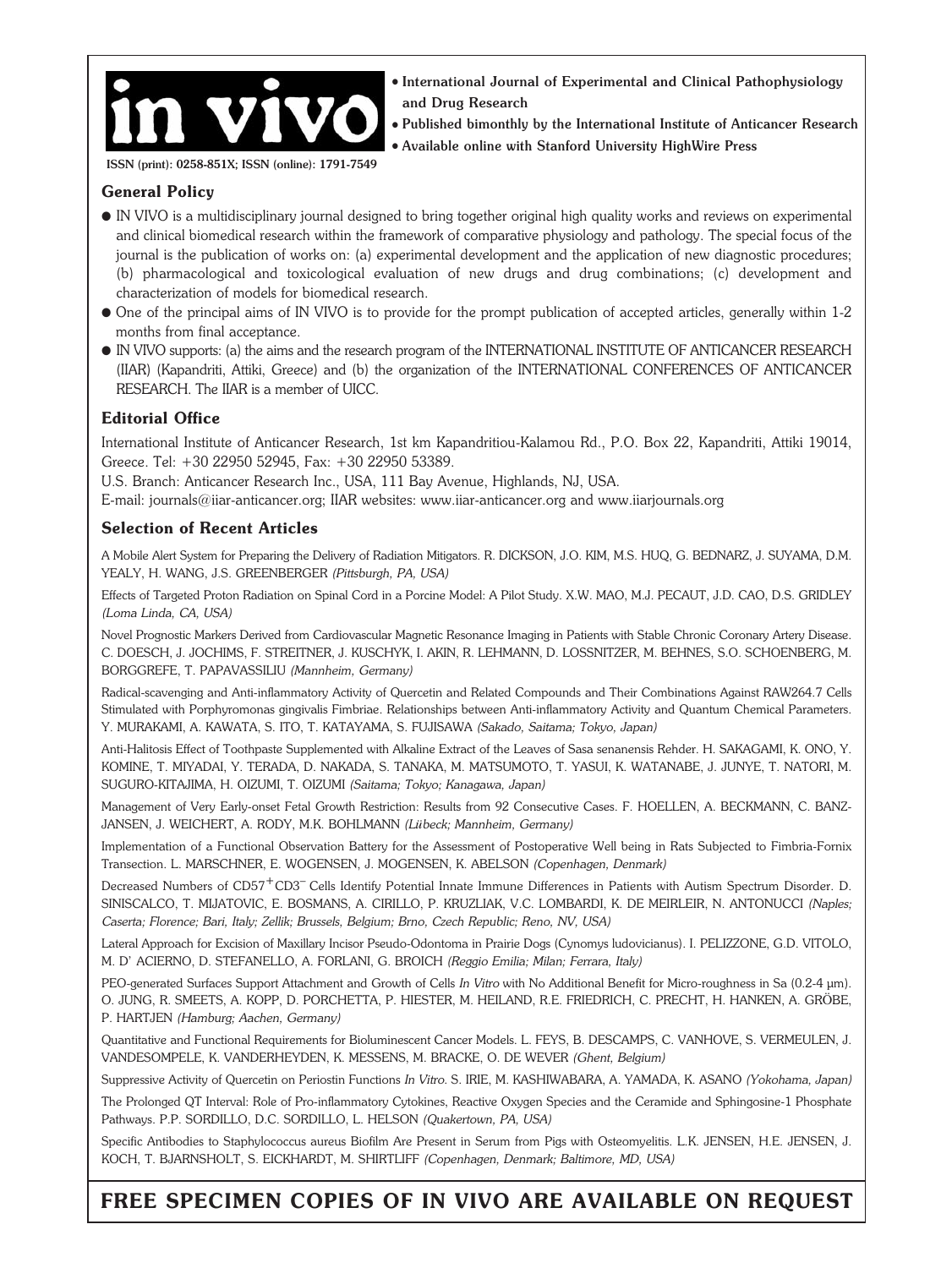| The Diagnostic and Prognostic Value of sIL-2R as an Immune Biomarker in Head and Neck Cancers. M.<br>GROSS, A. MEIROVICH, J. RACHMUT, I. KALICHMAN, T. PERETZ, R. ELIASHAR, V. BARAK                                                                                                                                                                                                              | 4347 |
|---------------------------------------------------------------------------------------------------------------------------------------------------------------------------------------------------------------------------------------------------------------------------------------------------------------------------------------------------------------------------------------------------|------|
| Semi-automatic Volumetric Measurement of Treatment Response in Hepatocellular Carcinoma After Trans-arterial<br>Chemoembolization. J. BUDJAN, E.A. SAUTER, J.N. MORELLI, M. NOLDEN, A. FETZER, L. PILZ, M.<br>REICHERT, T. BRANDT, J. HANSMANN, S. HANEDER, N. RATHMANN, S.J. DIEHL, H.-P. MEINZER,<br>S.O. SCHOENBERG, U.I. ATTENBERGER (Mannheim; Heidelberg; Cologne, Germany; Tulsa, OK, USA) | 4353 |
| Comparison of the Mammography, Contrast-Enhanced Spectral Mammography and Ultrasonography in a<br>Group of 116 patients. E. LUCZYŃSKA, S. HEINZE, A. ADAMCZYK, J. RYS, J.W. MITUS, E.                                                                                                                                                                                                             | 4359 |
|                                                                                                                                                                                                                                                                                                                                                                                                   | 4367 |
|                                                                                                                                                                                                                                                                                                                                                                                                   | 4369 |
|                                                                                                                                                                                                                                                                                                                                                                                                   | 4379 |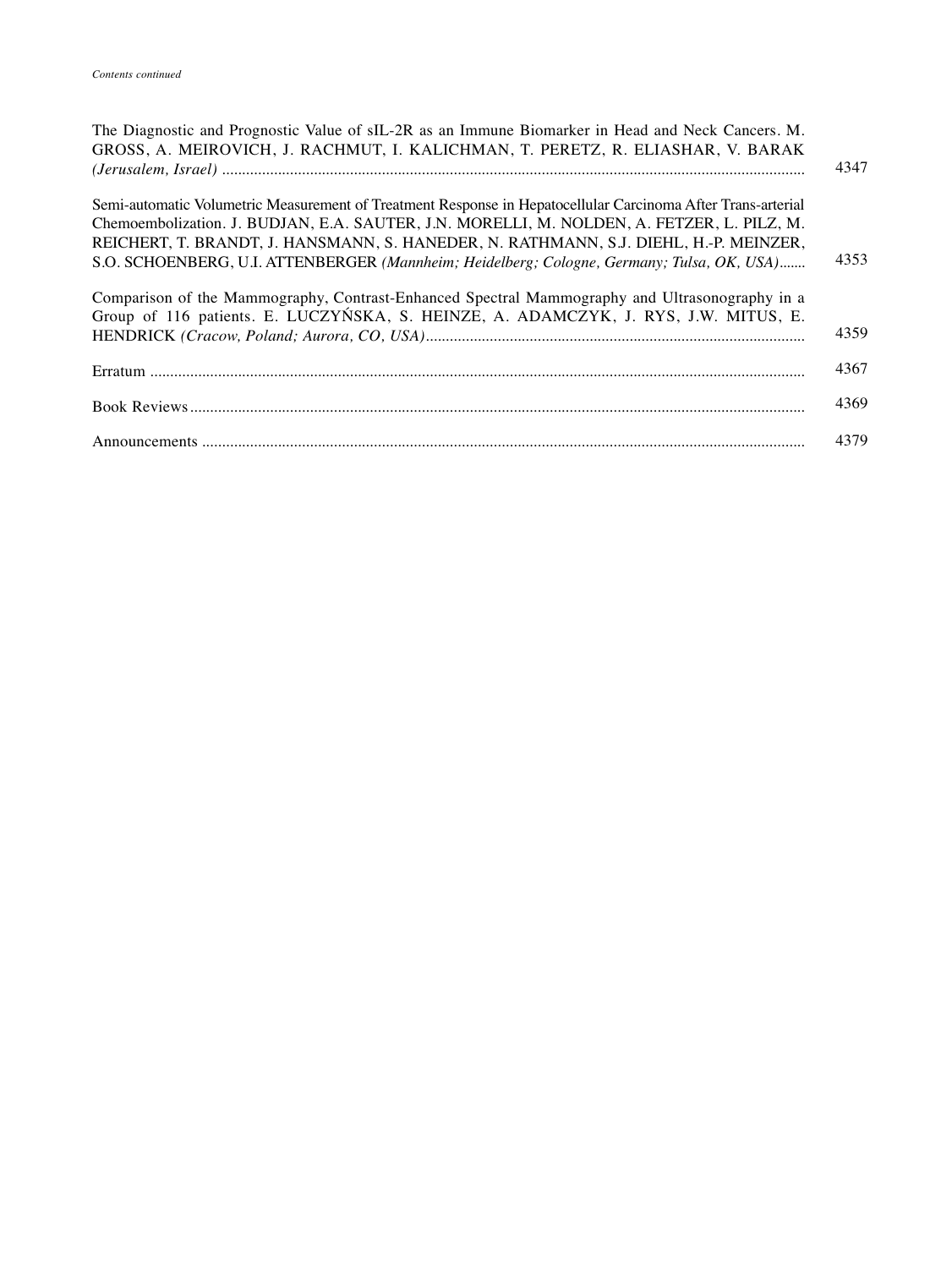| Progression-free Survival as a Surrogate End-point in Advanced Colorectal Cancer Treated with<br>Antiangiogenic Therapies. F. MONTAGNANI, G. DI LEONARDO, M.S. PINO, F. MARTELLA, S.<br>4259                                                                                                                      |
|-------------------------------------------------------------------------------------------------------------------------------------------------------------------------------------------------------------------------------------------------------------------------------------------------------------------|
| Non-small Cell Lung Cancer in South Wales: Are Exon 19 Deletions and L858R Different? R.S. DAVIES,<br>4267                                                                                                                                                                                                        |
| Long-term Survival After Surgical Treatment of Renal Cell Carcinoma Metastasis Within the Pancreas. P.<br>4273<br>FIKATAS, F. KLEIN, A. ANDREOU, R.B. SCHMUCK, J. PRATSCHKE, M. BAHRA (Berlin, Germany)                                                                                                           |
| The Value of Endorectal Magnetic Resonance Imaging of the Prostate in Improving the Detection of Anterior<br>Prostate Cancer. V. ZUGOR, R. KÜHN, K. ENGELHARD, S. POTH, M.M. BERNAT, D. PORRES, A.P.<br>LABANARIS (Cologne; Nurnberg; Krefeld; Kaiserslautern, Germany; Thessaloniki, Greece)<br>4279             |
| Is an Extended Prostate Biopsy Scheme Associated with an Improvement in the Accuracy Between the Biopsy<br>Gleason Score and Radical Prostatectomy Pathology? A Multivariate Analysis. V. ZUGOR, S. POTH, R.<br>KÜHN, M.M. BERNAT, D. PORRES, A.P. LABANARIS (Cologne; Krefeld; Nurnberg; Kaiserslautern,<br>4285 |
| Validity of Hepatic or Pancreatic Resection for Elderly Patients Aged 85 Years or Older at a Single Community<br>Hospital in Japan. S. ITOH, S. KOHNOE, K. SHIRABE, D. YOSHIDA, H. KAWANAKA, T. YOSHIZUMI,<br>4289<br>T. IKEGAMI, Y.-I. YAMASHITA, T. KURIHARA, Y. MAEHARA (Tagawa; Fukuoka, Japan)               |
| Investigating Urinary Conditions Prior to Robot-assisted Radical Prostatectomy in Search of a Desirable Method<br>for Evaluating Post-prostatectomy Incontinence. Y. KADONO, T. NOHARA, S. KADOMOTO, K. NAKASHIMA,<br>4293<br>M. IIJIMA, K. SHIGEHARA, K. NARIMOTO, K. IZUMI, A. MIZOKAMI (Kanazawa, Japan)       |
| Efficacy and Safety of Regorafenib or TAS-102 in Patients with Metastatic Colorectal Cancer Refractory to<br>Standard Therapies. T. SUEDA, D. SAKAI, T. KUDO, T. SUGIURA, H. TAKAHASHI, N. HARAGUCHI, J.<br>NISHIMURA, T. HATA, T. HAYASHI, T. MIZUSHIMA, Y. DOKI, M. MORI, T. SATOH (Osaka, Japan)<br>4299       |
| Synchronous Quadruple Primary Neoplasms: Colon Adenocarcinoma, Collision Tumor of Neuroendocrine<br>Tumor and Schwann Cell Hamartoma and Sessile Serrated Adenoma of the Appendix. M.W. MEEKS, S.<br>4307<br>GRACE, Y. CHEN, J. PETTERCHAK, E. BOLESTA, Y. ZHOU, J.-P. LAI (Saint Louis, MO, USA)                 |
| Fluorodeoxyglucose Uptake in Advanced Non-small Cell Lung Cancer With and Without Pulmonary<br>Lymphangitic Carcinomatosis. H. OOI, C.-Y. CHEN, Y.-C. HSIAO, W.-S. HUANG, B.-T. HSIEH (Taichung;<br>4313                                                                                                          |
| Primary and Secondary Soft Tissue Angiosarcomas: Prognostic Significance of Surgical Margins in 43<br>Patients. K. HARATI, A. DAIGELER, O. GOERTZ, J. BÖHM, K. LANGE, I. STRICKER, J.<br>4321                                                                                                                     |
| Favorable Disease-free Survival Associated with Programmed Death Ligand 1 Expression in Patients with<br>Surgically Resected Small-cell Lung Cancer. G. TOYOKAWA, K. TAKADA, N. HARATAKE, S.<br>TAKAMORI, T. AKAMINE, M. KATSURA, T. FUJISHITA, F. SHOJI, T. OKAMOTO, Y. ODA, Y.<br>4329                          |
| Implications of Long-term Indwelling of Tissue Expander in Breast Reconstruction: Risk of Expander<br>4337                                                                                                                                                                                                        |
| Outcome and Follow-up of Patients with Endometrial Carcinoma Diagnosed on Operative Hysteroscopic<br>Resection Specimens. J. AUMIPHIN, P. CROCHET, S. KNIGHT, X. CARCOPINO, L. CRAVELLO, L.<br>4341                                                                                                               |

*Contents continued on the preceding page*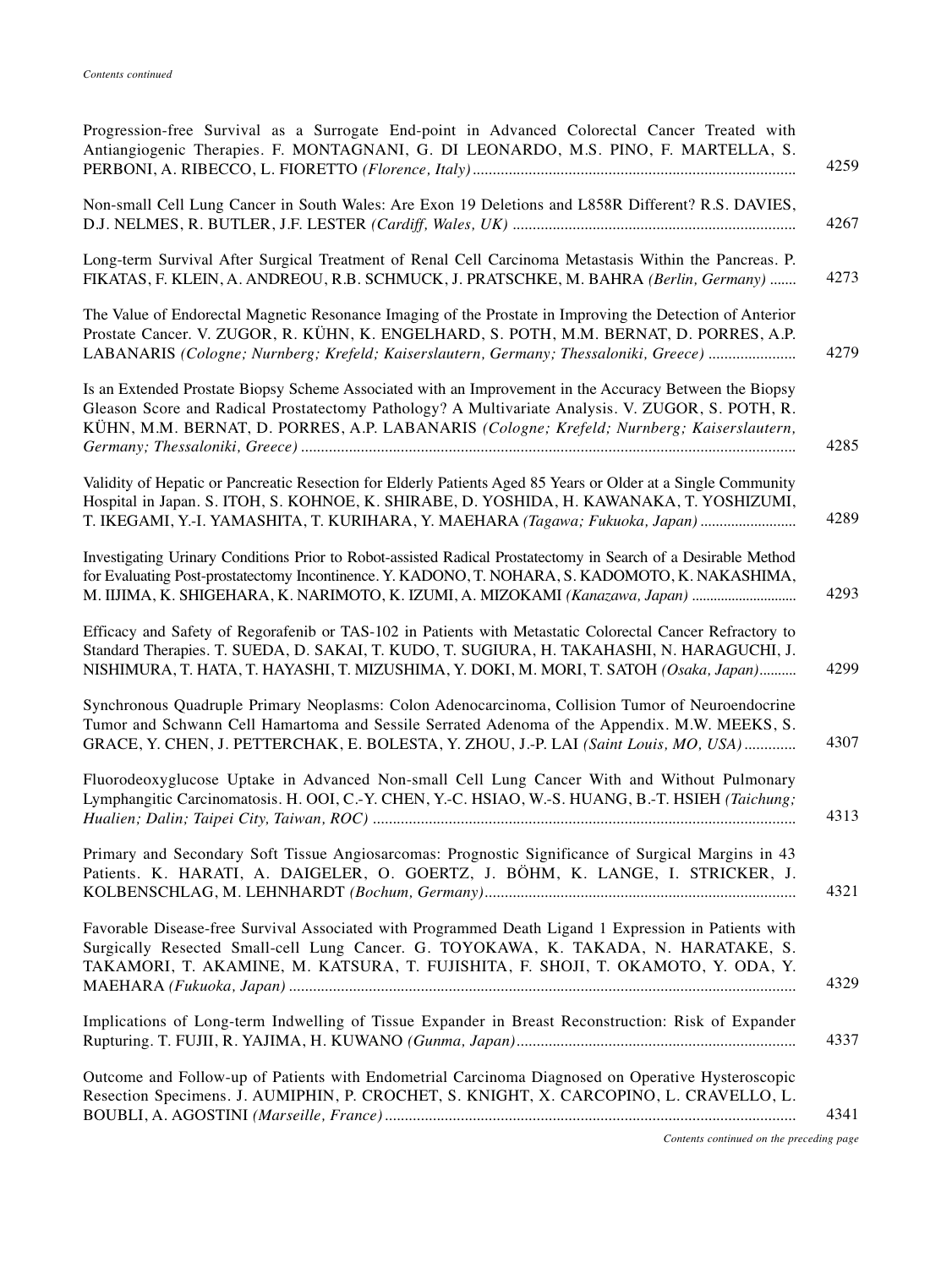| Clinical Value of Serum p53 Antibody in the Diagnosis and Prognosis of Colorectal Cancer. M. KUNIZAKI,<br>T. SAWAI, H. TAKESHITA, T. TOMINAGA, S. HIDAKA, K. TO, T. MIYAZAKI, R. HAMAMOTO, A.                                                                                                                                                                                           |
|-----------------------------------------------------------------------------------------------------------------------------------------------------------------------------------------------------------------------------------------------------------------------------------------------------------------------------------------------------------------------------------------|
| Karnofsky Performance Score, Radiation Dose and Nodal Status Predict Survival of Elderly Patients<br>Irradiated for Limited-disease Small-cell Lung Cancer. L. KÄSMANN, S. JANSSEN, D. RADES (Lübeck;                                                                                                                                                                                   |
| Target Volume Delineation Based on Diffusion-weighted Magnetic Resonance Imaging for Locally Advanced<br>Head and Neck Cancer. F. DE FELICE, D. MUSIO, N. BULZONETTI, F. MAGHELLA, V. TOMBOLINI                                                                                                                                                                                         |
| Clinical Value of <sup>18</sup> F-fluorodihydroxyphenylalanine Positron Emission Tomography/Contrast-enhanced<br>Computed Tomography ( <sup>18</sup> F-DOPA PET/CT) in Patients with Suspected Paraganglioma. K. EL-RABADI,<br>M. WEBER, M. MAYERHOFER, T. NAKUZ, T. SCHERER, M. MITTERHAUSER, R. DUDCZAK, M.                                                                           |
| Ovarian Metastases from Breast Cancer: A Series of 28 Cases. C. PIMENTEL, M. BECQUET, V. LAVOUE,                                                                                                                                                                                                                                                                                        |
| Safety and Efficacy of Robot-assisted Radical Prostatectomy in a Low-volume Center: A 6-year Single-<br>surgeon Experience. G.B. DI PIERRO, P. GRANDE, L. MORDASINI, H. DANUSER, A. MATTEI (Lucerne,                                                                                                                                                                                    |
| Circulating Growth and Angiogenic Factors and Lymph Node Status in Early-stage Breast Cancer - A Pilot<br>Study. M. KARLIKOVA, O. TOPOLCAN, A. NARSANSKA, R. KUCERA, I. TRESKOVA, V. TRESKA                                                                                                                                                                                             |
| Cronkhite-Canada Syndrome - A Case Report. C.A. RUBIO, J. BJÖRK (Stockholm, Sweden)                                                                                                                                                                                                                                                                                                     |
| Risk Factors of Lymph Nodes Metastases by Endometrial Cancer: A Retrospective One-center Study. M.Z.<br>MUALLEM, J. SEHOULI, J. ALMUHEIMID, R. RICHTER, R. JOUKHADAR, H. PLETT (Berlin;                                                                                                                                                                                                 |
| Implementation of Enhanced Recovery After Surgery (ERAS) Pathways in Gynecologic Oncology. A NOGGO-<br>AGO* survey of 144 Gynecological Departments in Germany. M.Z. MUALLEM, D. DIMITROVA, K.<br>PIETZNER, R. RICHTER, A. FELDHEISER, I. SCHARFE, I. SCHMEIL, T.M. HÖSL, A. MUSTEA, P.<br>WIMBERGER, A. BURGES, R. KIMMIG, J. SEHOULI (Berlin; Dresden; Wiesbaden; Greifswald; Munich; |
| Lack of Relationship Between Clinical Features and KRAS Mutations in Patients with Metastatic Colorectal<br>Cancer. A. PLOQUIN, F. ZERIMECH, F. ESCANDE, A. ADENIS, C. GIRAUD, L. GASNAULT, V.<br>BOURGEOIS, C. DESAUW, M. HEBBAR (Lille; Douai; Boulogne-sur-mer; Calais, France)                                                                                                      |
| Improved Efficacy by Addition of Protein-bound Polysaccharide K to Adjuvant Chemotherapy for Advanced<br>Gastric Cancer. M. FUKUCHI, E. MOCHIKI, T. ISHIGURO, T. OGURA, J. SOBAJIMA, Y. KUMAGAI,                                                                                                                                                                                        |
| Equivalent Outcome of Patients with Locally Advanced NSCLC Treated with Salvage Surgery Compared to<br>Induction Chemotherapy Followed by Surgical Resection. H. URAMOTO, Y. NAKAJIMA, H. KINOSHITA,                                                                                                                                                                                    |
| A Prognostic Nomogram for Overall Survival of Patients After Hepatectomy for Intrahepatic Cholangiocarcinoma.<br>C.-N. YEH, S.-Y. WANG, Y.-Y. CHEN, M.-H. CHEN, K.-C. CHIANG, C.-T. CHENG, C.-Y. TSAI, C.-C. WANG,                                                                                                                                                                      |
| Contents continued on the preceding page                                                                                                                                                                                                                                                                                                                                                |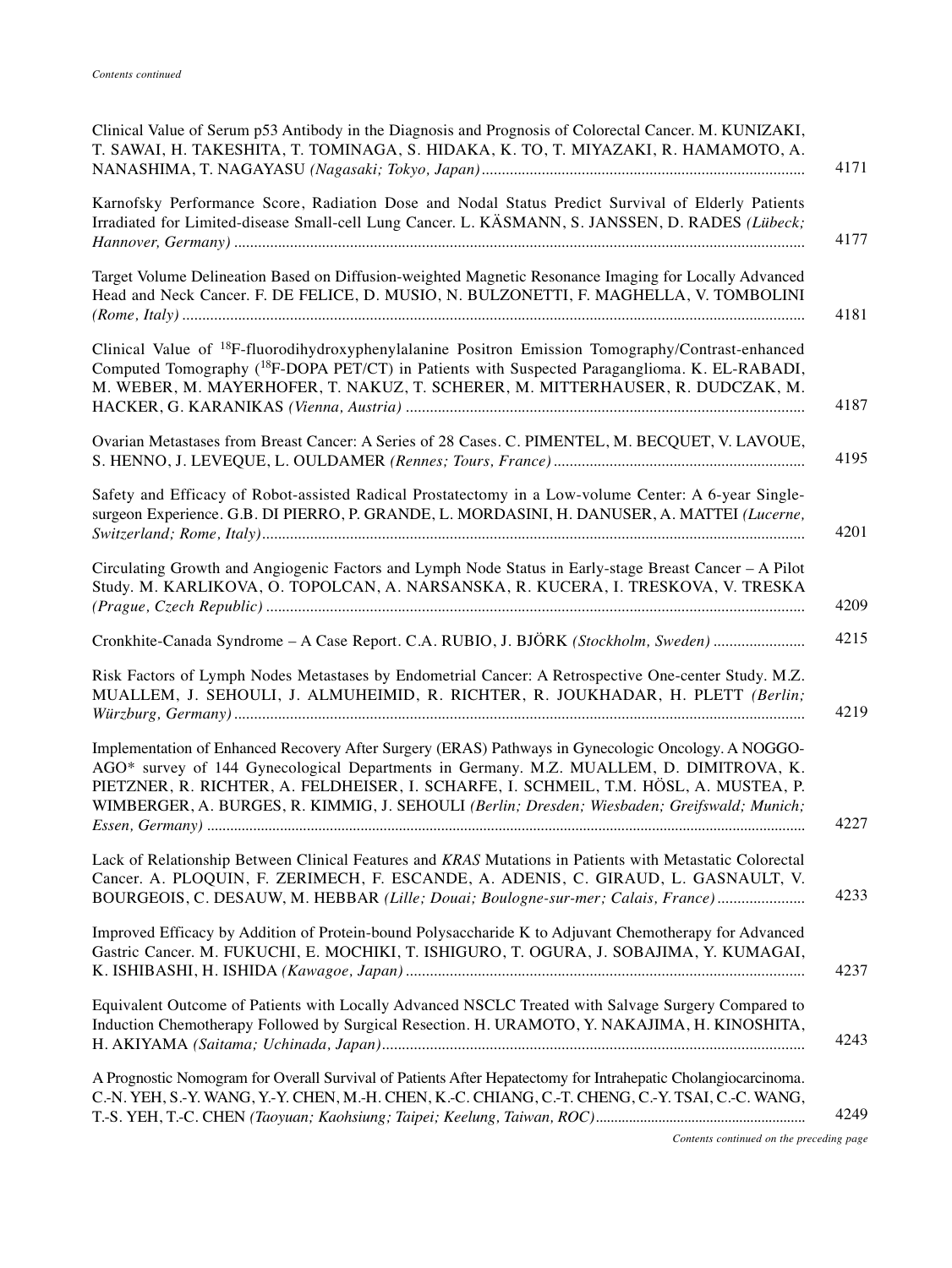| Cyclin D1 Co-localizes with Beclin-1 in Glioblastoma Recurrences: A Clue to a Therapy-induced,<br>Autophagy-mediated Degradative Mechanism? L. PIRTOLI, G. BELMONTE, M. TOSCANO, P. TINI, C.<br>4057                                                                                                                                                                                                     |
|----------------------------------------------------------------------------------------------------------------------------------------------------------------------------------------------------------------------------------------------------------------------------------------------------------------------------------------------------------------------------------------------------------|
| Postoperative Closed-loop Glycemic Control Using an Artificial Pancreas in Patients After Esophagectomy.<br>4063<br>H. KITAGAWA, T. YATABE, T. NAMIKAWA, M. MUNEKAGE, K. HANAZAKI (Nankoku, Japan)                                                                                                                                                                                                       |
| Identification of SATB1 as a Specific Biomarker for Lymph Node Metastasis in Colorectal Cancer. H. BABA, T.<br>4069<br>ISHIKAWA, K. MOGUSHI, M. ISHIGURO, H. UETAKE, H. TANAKA, K. SUGIHARA (Tokyo, Japan)                                                                                                                                                                                               |
| Bite Force and Masticatory Performance Using Implant-supported Overdentures After Treatment of<br>Mandibular Cancer. T. SUMIDA, Y. KOBAYASHI, A. ISHIKAWA, K. SHINOHARA, E. MATSUMOTO,<br>4077                                                                                                                                                                                                           |
| Concurrent Chemoradiation with Concomitant Boost in Locally Advanced Rectal Cancer: A Phase II Study. V.<br>PICARDI, F. DEODATO, A. GUIDO, L. GIACCHERINI, G. MACCHIA, M.A. GAMBACORTA, A. ARCELLI,<br>A. FARIOLI, F. CELLINI, D. CUICCHI, F. DI FABIO, G. POGGIOLI, A. ARDIZZONI, G. FREZZA, S. CILLA,<br>4081<br>L. CARAVATTA, V. VALENTINI, L. FUCCIO, A.G. MORGANTI (Rome; Bologna; Cagliari, Italy) |
| Influence of Chemotherapy on the Antioxidant Status of Human Skin. B.N. LEE, S. JUNG, M.E. DARVIN,<br>J. EUCKER, D. KÜHNHARDT, J. SEHOULI, R. CHEKEROV, A. PATZELT, H. FUSS, R.-X. YU, J.<br>4089                                                                                                                                                                                                        |
| Optic Pathway Glioma and Cerebral Focal Abnormal Signal Intensity in Patients with Neurofibromatosis<br>Type 1: Characteristics, Treatment Choices and Follow-up in 134 Affected Individuals and a Brief Review<br>4095                                                                                                                                                                                  |
| Symptom Assessment for Patients with Non-small Cell Lung Cancer Scheduled for Chemotherapy. M.<br>SILVONIEMI, T. VASANKARI, E. LÖYTTYNIEMI, M. VALTONEN, E. SALMINEN (Turku; Helsinki,<br>4123                                                                                                                                                                                                           |
| Prevalence of H. pylori Infection and Atrophic Gastritis in a Population-based Screening with Serum<br>Biomarker Panel (GastroPanel®) in St. Petersburg. L.D. ROMAN, R. LUKYANCHUK, O.A. SABLIN, E.I.<br>ARASLANOVA, C. EKLUND, P. HENDOLIN, L. PALOHEIMO, K. SYRJÄNEN (St. Petersburg, Russian<br>4129                                                                                                  |
| Comparison of Transumbilical and Conventional Defunctioning Ileostomy in Laparoscopic Anterior<br>Resections for Rectal Cancer. K. ETO, M. KOSUGE, M. OHKUMA, K. HARUKI, K. NEKI, N.<br>4139                                                                                                                                                                                                             |
| Bone Marrow Metastases from a 1p/19q Co-deleted Oligodendroglioma - A Case Report. M.<br>DEMEULENAERE, J. DUERINCK, S. DU FOUR, K. FOSTIER, A. MICHOTTE, B. NEYNS (Brussels,<br>4145                                                                                                                                                                                                                     |
| Benign and Malignant Salivary Gland Tumors - Clinical and Demographic Characteristics. Y. ISRAEL, A.<br>4151                                                                                                                                                                                                                                                                                             |
| Computational and Immunohistochemical Analyses Highlight AXL as a Potential Prognostic Marker for<br>Ovarian Cancer Patients. L. LOZNEANU, P. PINCIROLI, D.A. CIOBANU, M.L. CARCANGIU, S.<br>4155                                                                                                                                                                                                        |
| Adjuvant Therapy for Salivary Gland Carcinomas. M. SAYAN, P. VEMPATI, B. MILES, M. TENG, E.<br>GENDEN, E.G. DEMICCO, K. MISIUKIEWICZ, M. POSNER, V. GUPTA, R.L. BAKST (Burlington, VT;<br>4165                                                                                                                                                                                                           |
| Contents continued on the preceding page                                                                                                                                                                                                                                                                                                                                                                 |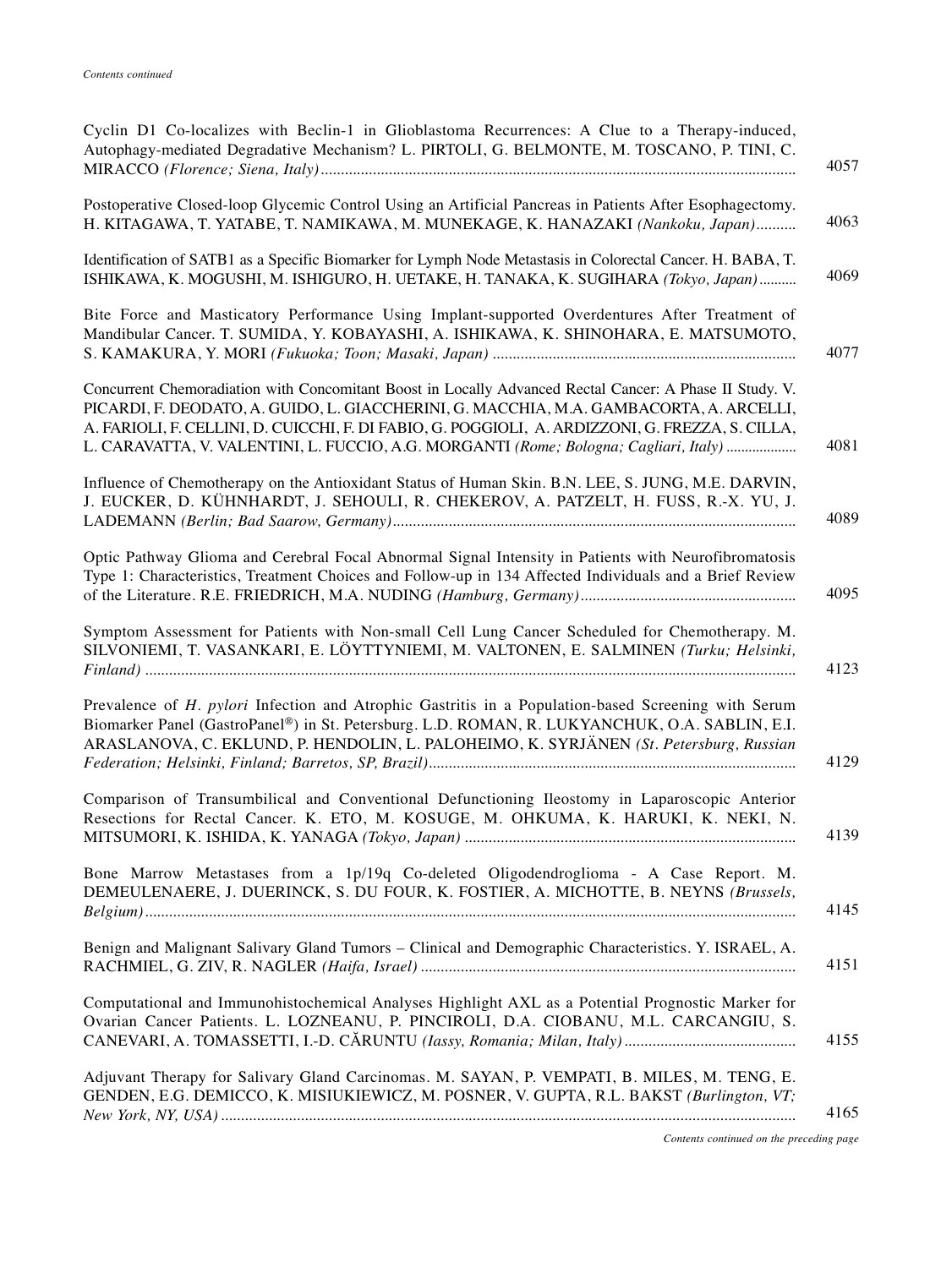| Protein-bound Polysaccharide-K Inhibits Hedgehog Signaling Through Down-regulation of MAML3 and<br>RBPJ Transcription Under Hypoxia, Suppressing the Malignant Phenotype in Pancreatic Cancer. A.<br>YAMASAKI, H. ONISHI, A. IMAIZUMI, M. KAWAMOTO, A. FUJIMURA, Y. OYAMA, M. KATANO                 |
|------------------------------------------------------------------------------------------------------------------------------------------------------------------------------------------------------------------------------------------------------------------------------------------------------|
| Expression of Endoglin and Vascular Endothelial Growth Factor as Prognostic Markers in Experimental<br>Colorectal Cancer. N. ILHAN, H. GUNGOR, H.F. GUL, H. EROKSUZ (Elazig, Turkey)                                                                                                                 |
| Evaluation of Global Histone Acetylation Levels in Bladder Cancer Patients. J. ELLINGER, A.-C. SCHNEIDER,<br>A. BACHMANN, G. KRISTIANSEN, S.C. MÜLLER, S. ROGENHOFER (Bonn, Germany)                                                                                                                 |
| Proliferation Index Evaluation in Breast Cancer Using ImageJ and ImmunoRatio Applications. L.                                                                                                                                                                                                        |
| Influence of Photodynamic Therapy on the Expression of Cancer/Testis Antigens in Squamous Cell<br>Carcinoma of the Head and Neck. M.-N. THEODORAKI, K.J. LORENZ, J. SCHNEIDER, J.C. THIERAUF,<br>G. SPAGNOLI, P.J. SCHULER, T.K. HOFFMANN, S. LABAN (Ulm, Germany; Basel, Switzerland)               |
| Isocitrate Dehydrogenase 2 Dysfunction Contributes to 5-hydroxymethylcytosine Depletion in Gastric Cancer<br>Cells. N.-H. CHOU, C.-Y. TSAI, Y.-T. TU, K.-C. WANG, C.-H. KANG, P.-M. CHANG, G.-C. LI, H.-C.                                                                                           |
| Prognostic Impact of Activated Leucocyte Cell Adhesion Molecule (ALCAM/CD166) in Infantile<br>Neuroblastoma. R. WACHOWIAK, S. MAYER, J. KAIFI, F. GEBAUER, J.R. IZBICKI, M. LACHER, M.                                                                                                               |
| PTEN Insufficiency Increases Breast Cancer Cell Metastasis In Vitro and In Vivo in a Xenograft Zebrafish<br>Model. K.-C. CHIANG, S.-Y. HSU, S.-J. LIN, C.-N. YEH, J.-H.S. PANG, S.-Y. WANG, J.-T. HSU, T.-S.<br>YEH, L.-W. CHEN, S.-F. KUO, Y.-C. CHENG, H.-H. JUANG (Keelung; Taoyuan, Taiwan, ROC) |
| Gene Variability Between Perineural-positive and Perineural-negative Squamous Cell Skin Cancers. A.C.<br>MAYS, J. CHOU, A.L. CRADDOCK, L. MILLER, J.D. BROWNE (Winston Salem, NC, USA)                                                                                                               |
| Chemokine and Chemokine Receptor Profiles in Metastatic Salivary Adenoid Cystic Carcinoma. A.C. MAYS,                                                                                                                                                                                                |
| Enoxaparin Attenuates Mouse Colon Cancer Liver Metastases by Inhibiting Heparanase and Interferon-y-inducible<br>Chemokines. S. DJAAFAR, I. DUNAND-SAUTIER, C. GONELLE-GISPERT, S. LACOTTE, A. DE AGOSTINI,<br>M. PETRO, L. RUBBIA-BRANDT, P. MOREL, C. TOSO, G. MENTHA (Geneva, Switzerland)        |
| <b>Clinical Studies</b>                                                                                                                                                                                                                                                                              |
| Role of Genomic Instability in Immunotherapy with Checkpoint Inhibitors. G. YAGHMOUR, M. PANDEY,<br>C. IRELAND, K. PATEL, S. NUNNERY, D. POWELL, S. BAUM, E. WIEDOWER, L.S. SCHWARTZBERG,                                                                                                            |
| DNA Repair Gene Expression Levels as Indicators of Breast Cancer in the Breast Cancer Family Registry.                                                                                                                                                                                               |
| Conversion to Neuroendocrine Carcinoma from Squamous Cell Carcinoma of the Esophagus After Definitive<br>Chemoradiotherapy. M. MORITA, H. SAEKI, Y. NAKAJI, Y. ZAITSU, M. HIRAHASHI, T. OHGURI, E.                                                                                                   |
| Effect of Adjuvant Radiotherapy on Survival in Patients with Locoregional Urothelial Malignancies of the<br>Upper Urinary Tract. A.W. HAHN, S. GIRI, R. PATHAK, V.R. BHATT, M.G. MARTIN (Salt Lake City, UT;                                                                                         |
|                                                                                                                                                                                                                                                                                                      |

*Contents continued on the preceding page*